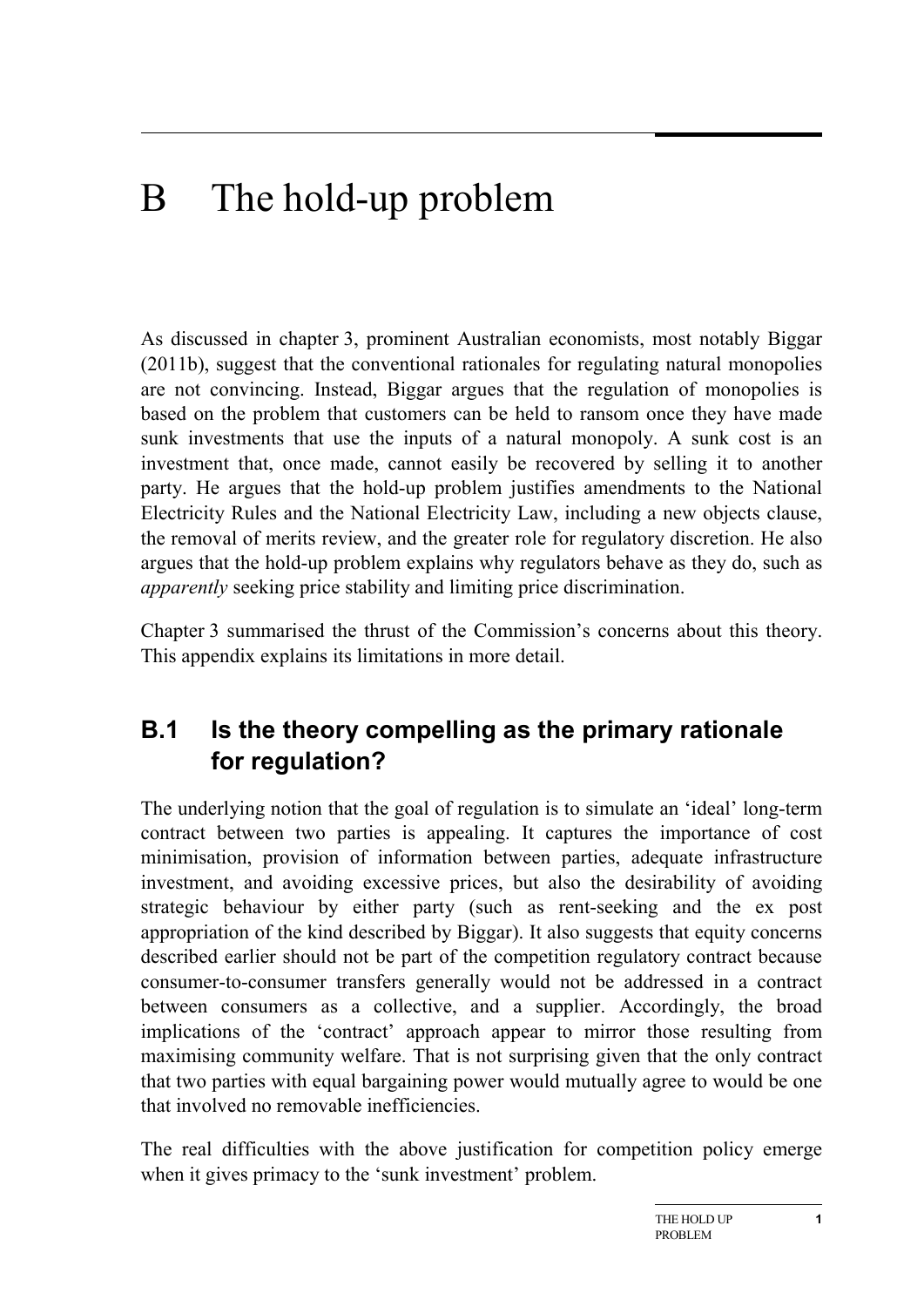#### **There does not need to be a single meta-theory**

One immediate concern is that there can be more than one rationale for regulation of natural monopolies, even if these fall under a broad umbrella of economic efficiency. Among other factors, competition regulations can be justified on the grounds of allocative inefficiency, x-inefficiency, and foreclosure risks. Sometimes, dynamic inefficiencies, such as hold-up, may also be relevant. There is (some limited) evidence of strategic behaviour of the kind that might lead to investment hold-up. For example, many Californian oil refineries were designed to process a 'sweet' crude oil (an oil with low sulphur content) known as ANS. In the 1990s, ANS prices began to rise. The price charged by British Petroleum to supply ANS to a refinery was higher if the refinery was designed for ANS processing, but lower if the plant could refine other oils (McAfee 2002).<sup>1</sup> However, the fact that hold-up may occur sometimes does not mean that it is very important.

#### **Do small users face hold-up problems?**

Electricity network businesses transact with millions of businesses and households over long periods, with many millions of new household purchases in electricityusing appliances each year. The typical lumpy investments for households are appliances — such as computer equipment, televisions, air conditioning, heating and refrigerators. In 2011, there were more than one million purchases of air conditioners, with a stock of more than eight million (EnergyConsult 2010, p. 17). One in four households buy a new television each year (DEWHA 2008, p. 61). Moreover, technological change, innovation and lower prices will almost certainly lead to the greater diffusion of new electricity-using appliances in areas not currently anticipated by consumers. Since households are heterogeneous and new ones are constantly forming, different patterns of consumption can also be expected over time.

Given the above, the typical household will buy some electrical appliances each year and such a pattern can be expected to persist. While there is a second-hand market for these goods, it is likely that much of the value is 'sunk' because of the transactions costs of sales and uncertainty about the quality of second-hand goods. 'Sunkness' is even greater than that implied by individual purchases because people's investments in housing and lifestyle (for example, a willingness to live in a hot or humid environment) are partly based on expected future electricity prices.

 $\overline{a}$ 

<sup>1</sup> Even this is weak evidence of actual hold-up, because hold-up is not about the actual expropriation of rents, but about the adverse investment effects of its anticipation by the nonmonopoly.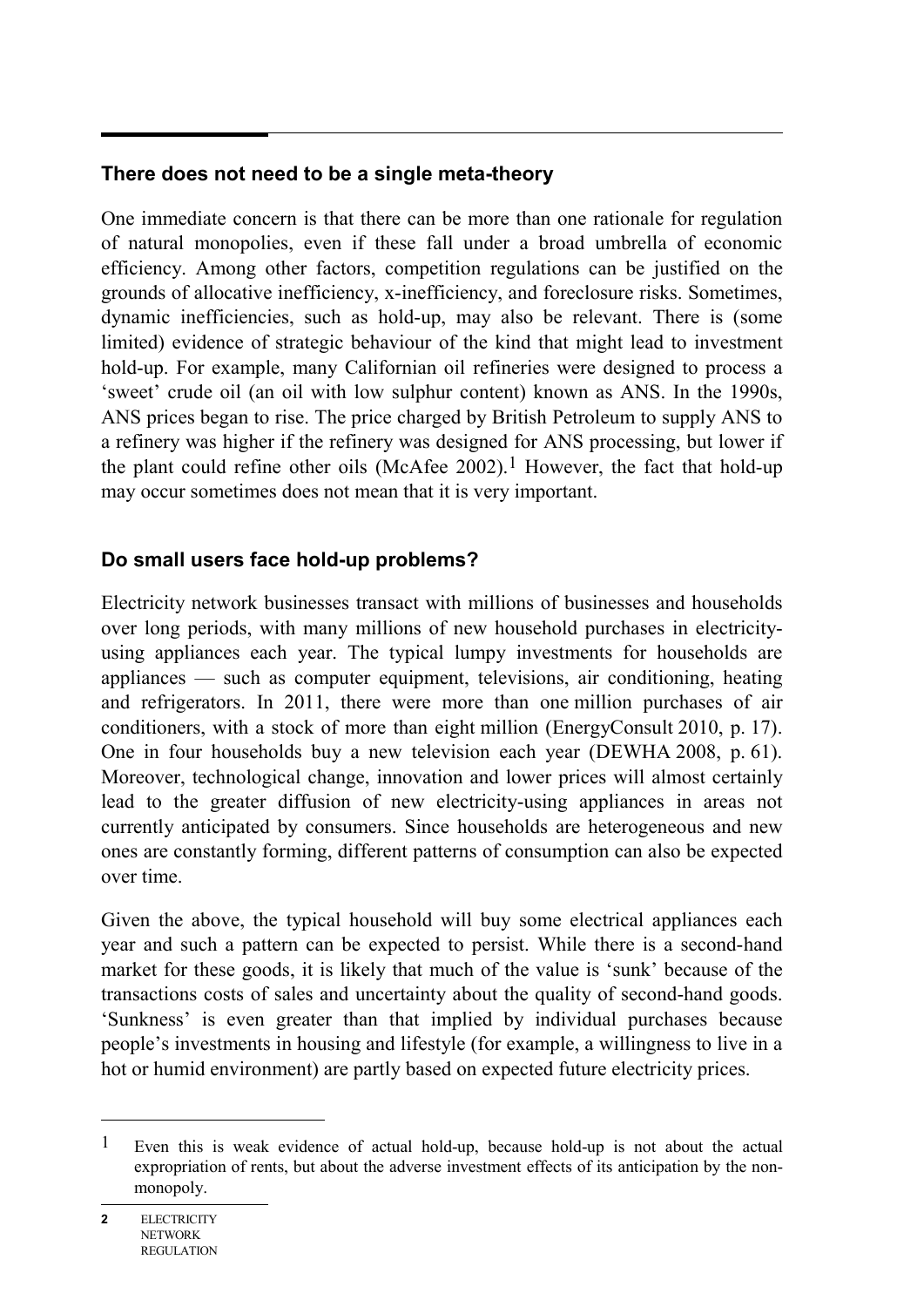It is helpful to provide a concrete example of what is purported to happen under the hold-up problem, and apply it to a household. The Smiths consider buying an air conditioner on a given date for \$3000. However, in making any purchasing decision, the Smiths take into account that the immediate second hand value of a just purchased air conditioner is only \$1500 because second-hand markets are imperfect and installed air conditioners are costly to remove. Accordingly, \$1500 of the value of the air conditioner would be immediately sunk were the Smiths to purchase it.

When there are many customers, individual contracts cannot be written to avoid the risks of hold-up, and vertical integration is clearly not an option. Accordingly, the Smiths are concerned that a canny network business could use its market power to increase its network charges after their air conditioner purchase to appropriate up to the \$1500. Therefore, the sunk cost problem has effectively raised the price of the air conditioner by \$1500. At that higher price, the Smiths decide not to purchase the air conditioner — an example of 'hold up'. This is a clearly inefficient outcome for both the Smiths (who want to have air conditioning) and the network business (which wants to transport power).

When put in such concrete terms, this outcome is implausible. Were it to occur, hold-up would rarely involve zero purchases of air conditioners across all households, but simply less than would be economically efficient. (And with rising incomes, the Smiths may well buy an air conditioner at a later time, even with the risk of appropriation of the sunk value of their investment, because their consumer surplus may then exceed the sunk cost.) The same would apply to countless other household investments that involve sunk costs. Consequently, the Smiths and other households would be able to observe whether, in fact, the risk of expropriation of sunk costs actually occurs. It is in the interest of a network business not to expropriate the sunk costs of early purchasers because this would signal that it would expropriate the sunk costs of later purchasers, with forgone revenue from transporting less power.2 The hold-up problem would vanish.

Given this, the Smiths could buy appliances without concern about ex post appropriation. Much the same circumstances apply to hundreds of thousands of businesses. As shown in chapter 2, electricity networks are characterised by diffuse demand, accounting for a small share of the inputs of most industries.

-

<sup>&</sup>lt;sup>2</sup> It is worth emphasising that, to the extent that hold-up applies, it is a problem for the business with monopoly power as well as the consumer. The monopoly business would like to charge a consistently high price that maximise its revenue, but the hold-up problem results in a level of output lower than the profit maximising level.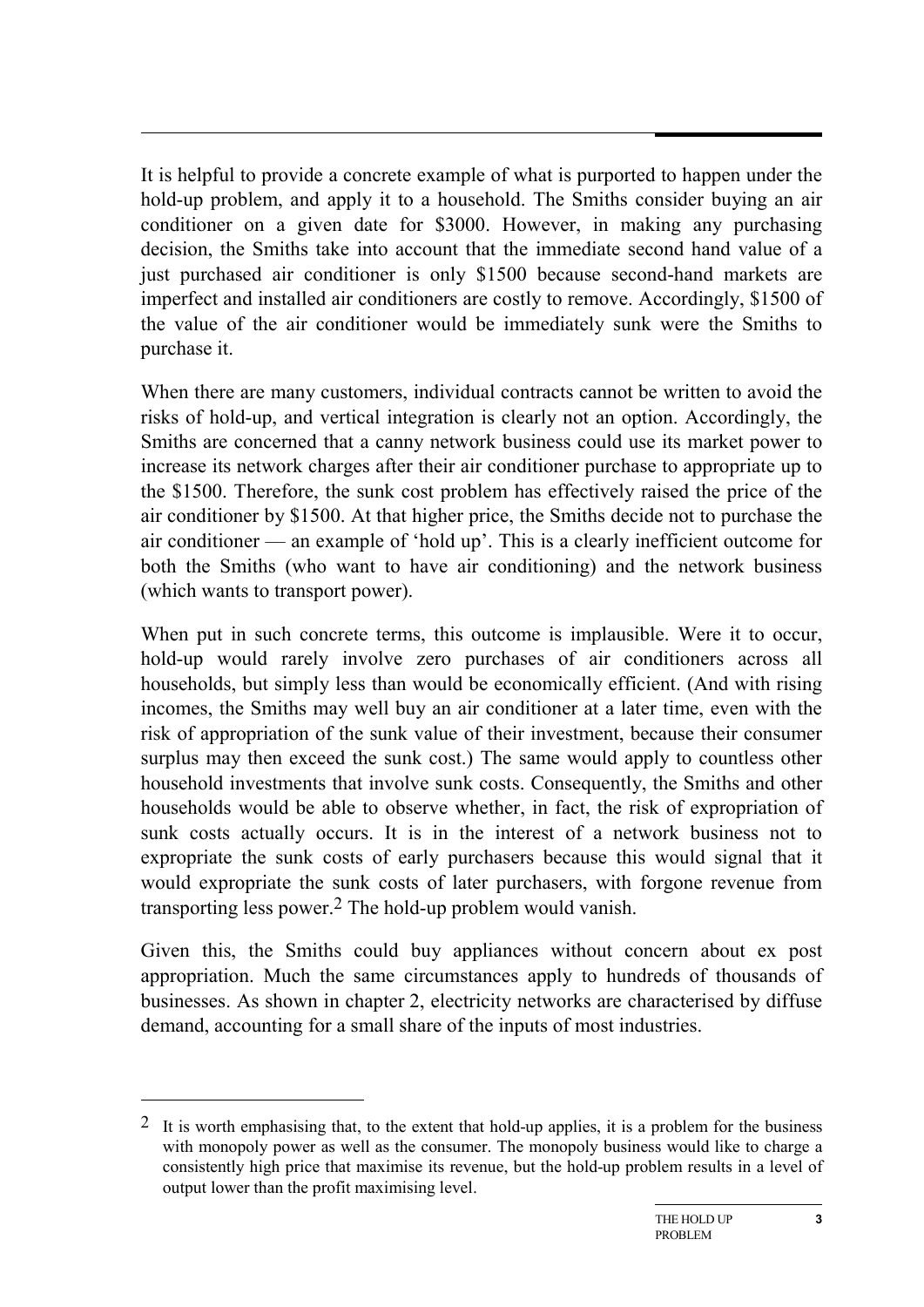However, households and small businesses could be sure that an unregulated monopoly would set inefficiently high average prices at all times, and may not guarantee sufficiently reliable supply (the usual textbook outcomes of monopoly). Such a perennially high average price would, at the margin affect the willingness of the Smiths (and indeed all others) from buying appliances that use electricity. This is one way in which the conventional deadweight costs of monopoly pricing emerge, but it does not rely on the hold-up problem.

Accordingly, simply by dint of their large numbers and the sequential nature of their electricity-intensive investments, the bulk of electricity customers would be unlikely to be subject to the risk of ex post appropriation by an unregulated electricity network (a point also made by Boffa and Kiesling 2006). Were hold-up the *primary* motivator (as claimed) for monopoly regulation, it suggests that the Australian Competition and Consumer Commission (ACCC)/Australian Energy Regulator (AER) should not regulate these parts of the market. That would be unfortunate given the myriad of costs that monopoly power could impose on such customers. While regulators should abstain from over-regulation, the Commission considers that the ACCC and the AER have strong reasons for regulating on behalf of consumers and small businesses, and should not relinquish that role despite the absence of credible hold-up problems.

However, perhaps the hold-up problem applies to business customers making very large investments, but that are unable to write sufficiently complete contracts that forestall this?

# **Overcoming credibility problems for a monopolist selling to large business customers**

A monopolist may credibly signal that it will not expropriate the sunk value of a customer's large lumpy investments in several ways.

#### *Writing long-term contracts*

While it is impossible to write perfect contracts, long-term contracts are common between large customers and businesses with market power, as demonstrated in Australian airports (PC 2011b), and in gas and electricity markets in the United States and Europe. It is notable that while Biggar cites Laffont and Tirole (2000, pp. 74-5) approvingly when they discuss the hold-up problem, he neglects their observation that:

Despite the usual difficulties involved in designing good long-term contracts, this is often a decent way to resolve the hold-up problem.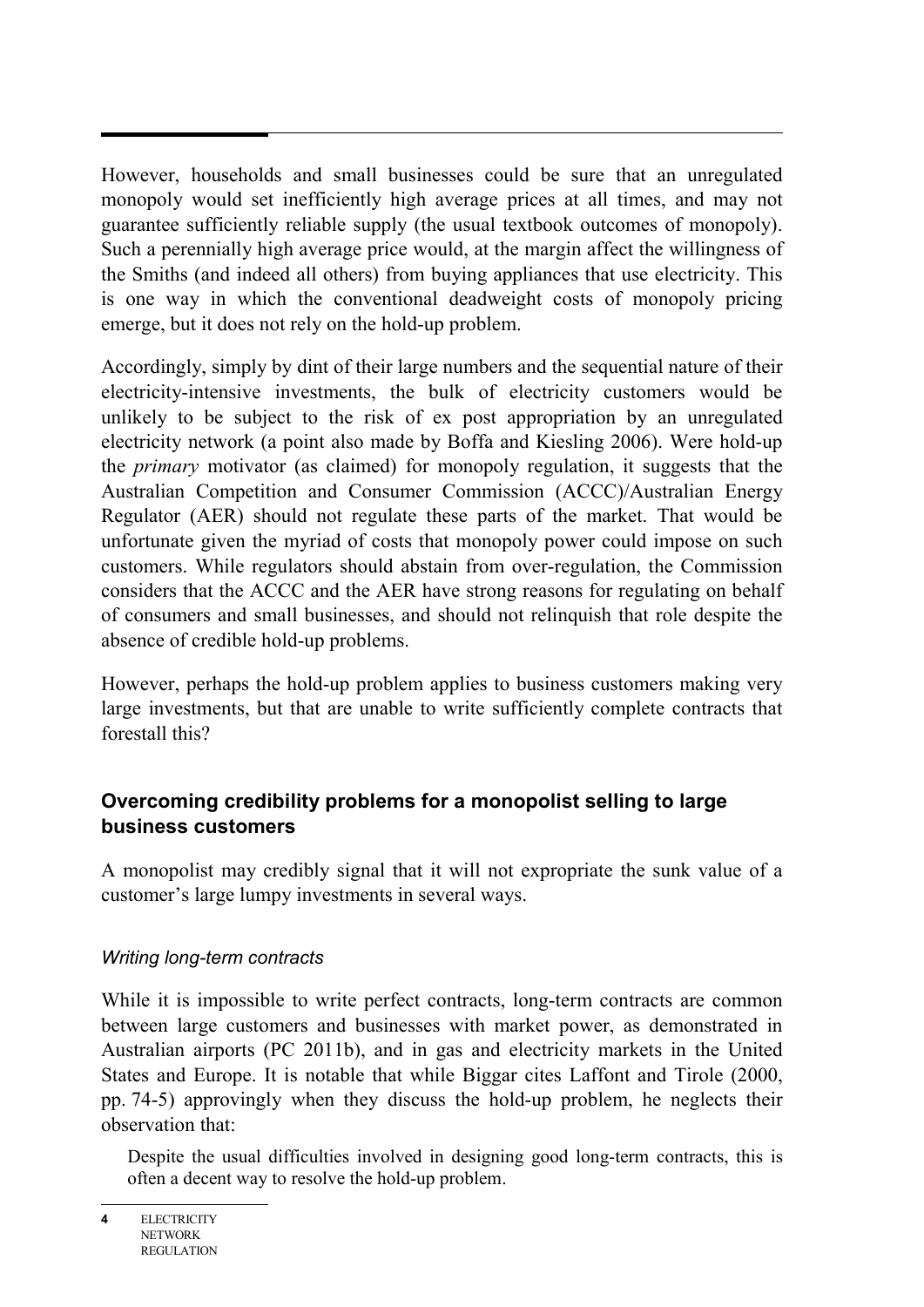In fact, Biggar (2010) acknowledges that such long-term contracts appear to be viable in electricity:

In practice, the best we can say is that in some limited situations, long-term private contracts might be able to achieve a reasonably efficient outcome. For example, [this might occur] where the users can negotiate with potential suppliers before one or other side has sunk any investment and when the industry is stable so that reasonably longterm contracts are possible. Possible examples include … a large electricity consumer negotiating with the electricity transmission network  $\ldots$ <sup>3</sup> (slide 6)

#### *Other solutions to hold-up may also exist*

-

Even without contracts, hold-up may not occur where the monopolist:

- vertically integrates with those customers that need to make very large and relationship-specific investments in long-lived assets (Meade and O'Connor 2009 and Michaels 2006).4 This is likely to be more feasible for this group of customers than for customers generally
- takes an equity position in the customer's business (Harbaugh 2001) or an option to do so (Nöldeke and Schmidt 1998)
- is cooperatively owned by customers (apparently occurring in the United States and New Zealand).5

Hold-up problems may also be overcome when there are many repeated transactions with a customer or where the investments occur in stages. For example, notwithstanding vague contracts, there is a stable long-run relationship between Japanese auto-component manufacturers and automakers because there are long-run gains for both parties from stable long-term trading (Hölmstrom and Roberts 1998). Similarly, electricity users will often expand or upgrade plants over time, with the additional power usage providing a revenue source for the networks. The monopolist can reveal that it is acting in good faith by not behaving opportunistically for each of the successive customer investments. As in the auto case, any single incident of hold-up would end that relationship. The authors note:

<sup>3</sup> Another illustration is the long-term contracts forged in the 1980s (running to 2014) between Alcoa and the Victorian Government — effectively the supplier in this instance — for power tariffs that moved in line with global aluminium prices.

<sup>4</sup> Notably, in this literature, the hold-up problems are more realistic, relating mainly to the relationships between generators and transmission businesses, not between transmission businesses and downstream customers.

<sup>5</sup> Personal communication from Daryl Biggar. He also cites second-sourcing as a mechanism that a monopolist might use to credibly commit to the continuation of reliable supply (negating holdup). However, while second sourcing may apply to some electronic products (such as proprietary computer chips), it is not clear how they would apply to electricity supply.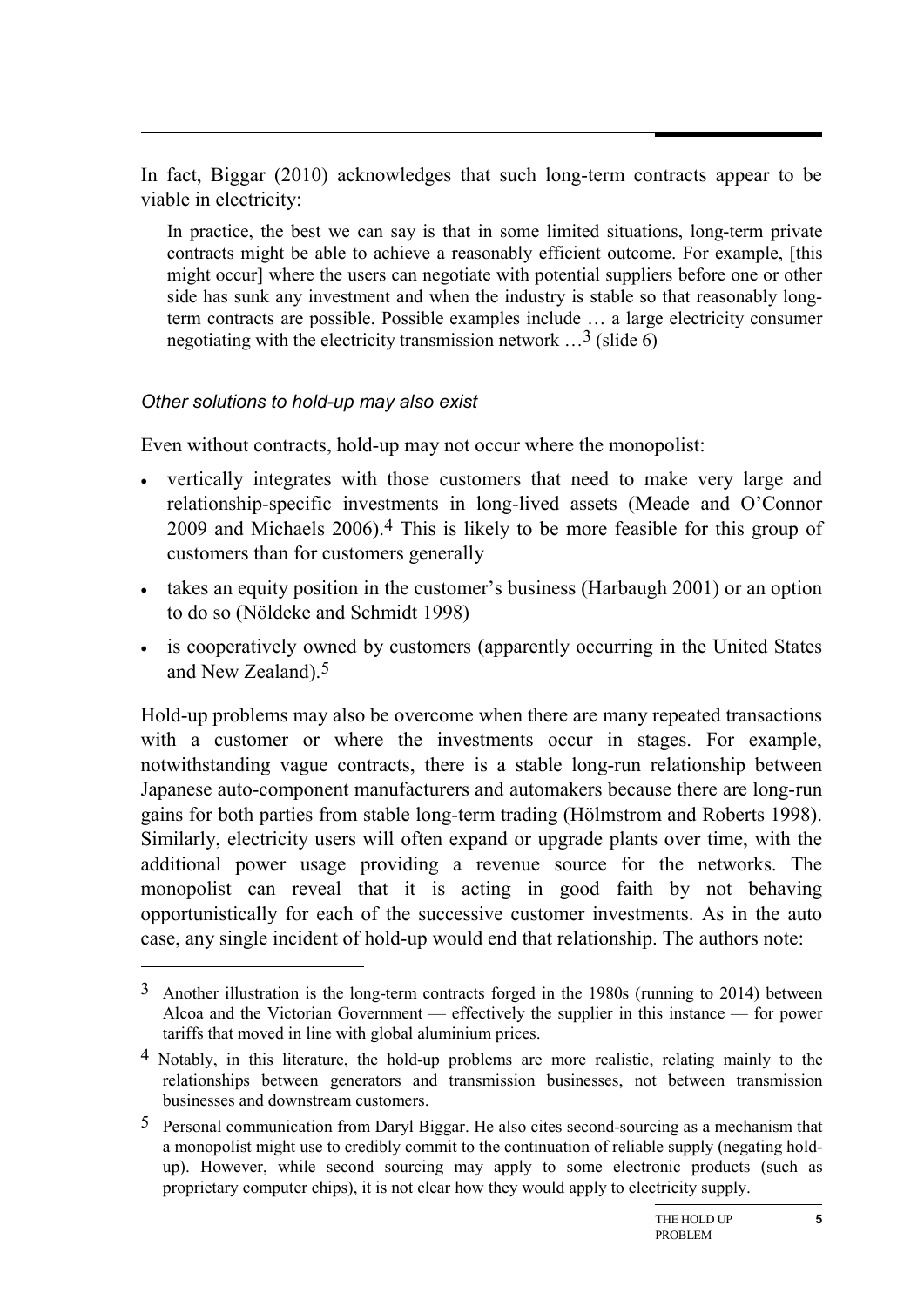The familiar logic of repeated games, that future rewards and punishments motivate current behaviour, supports the on-going dealings. An attempted hold-up would presumably bring severe future penalties. (Hölmstrom and Roberts 1998, p. 82)

Other (theoretically based) papers support the view that repeated transactions resolve hold-up.6 But such is the fragility of results to alternative assumptions, that others find quite the opposite conclusion, or supply other reasons why hold-up might or might not occur. This reflects another fundamental problem in the practical policy application of hold-up ideas. The hold-up literature is a lively part of the burgeoning field of industrial organisation and game theory, driven by elegance and assumption. The overwhelming bulk of papers are theoretical and, to the extent that there are empirical papers, they often rely on experiments involving students (for example, Hoppe and Schmitz 2011). It is hard to be confident that a single interpretation of hold-up within this vast and chaotic literature provides a credible basis for price regulation by competition authorities.

It is also not clear why the problem of hold-up is unique to a natural monopoly's dealings with its customers. Most of the examples of potential hold-up and the way it is resolved occur in industries where (ex ante) no market power is obvious.

# **Would price regulation be the regulatory remedy for hold-up?**

It is also not clear that even were a dominant business to ex post exploit a customer making sunk investments that the solution would be price regulation. Some possible targeted alternatives would be:

- ex post action based on common law breaches of the duty of good faith and fair dealing (Shavell 2007)
- specific competition laws (resembling Article 82 in the European Union Competition Law7)
- ex ante oversight of particular long-term contracts that risked anti-competitive outcomes.

In United States and European law it is unlikely that a business with monopoly power could confiscate the investment returns of purchasers through re-negotiation

 $\overline{a}$ 

<sup>6</sup> As explored in various contexts by Pitchford and Synder (2004); De Fraja (1999); Che (2000); Che and Sákovics (2004); and Iyer and Schoar (2009).

<sup>7</sup> Article 82 requires that any abuse by one or more undertakings of a dominant position shall be prohibited as incompatible with the common market in so far as it may affect trade between member states. Among other things, such abuse may consist of directly or indirectly imposing unfair purchase or selling prices or other unfair trading conditions.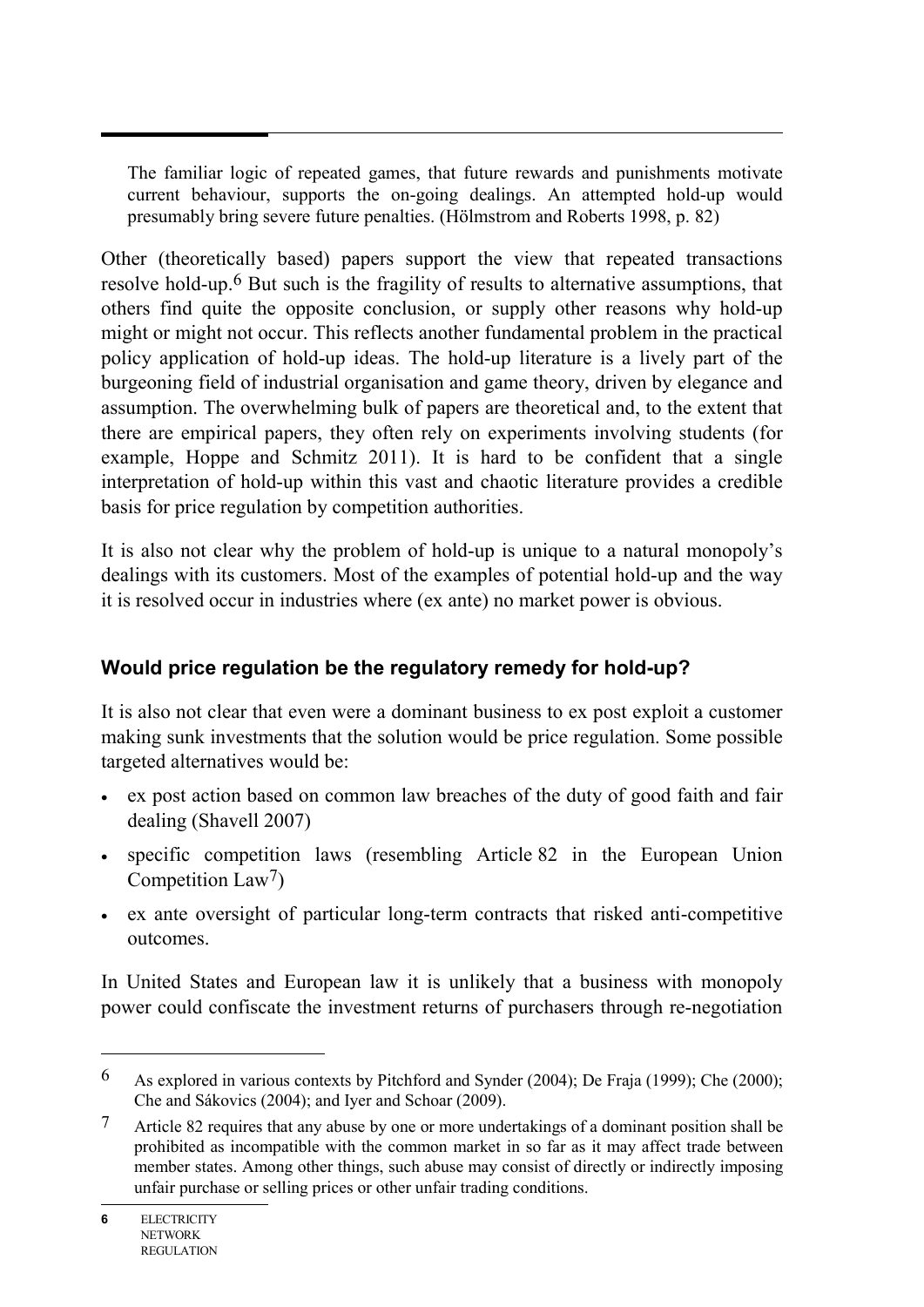of a contract, although it might reduce their profits (White 2012). Even if there are transactions costs in taking action of these kinds, the threat of litigation may deter opportunistic behaviour. So were hold-up the primary problem posed by monopoly, then that might suggest the redundancy of price regulation — a problematic policy position. A conventional model of monopoly would not reach that conclusion.

It is notable that where international competition authorities query contracts, it is not because of their potential to create hold-up but because of risks of foreclosure and concerns about average pricing levels, such as cases:

- where a party with market power seeks to tie up its purchasers in long-term supply contracts, so that parties competing with the dominant firm cannot supply its customers (Bellantuono 2008, Bessot et al. 2011). For example, a major gas supplier in Europe attempted to tie up many generators in long-term contracts
- where, ex ante, parties sign long-term contracts with 'eyes wide open', but that the purchaser *without* market power wishes to void at a later time advantageous to itself. For instance, utilities made long-term energy contracts with generators during the Californian electricity crisis to protect themselves from high spot prices, and then subsequently sought to have these contracts voided. This is a complex area in law, with considerable debate about the circumstances where a court may (or should) void a contract, but does not resemble the hold-up of Biggar's kind.

#### **Are regulations a superior form of implicit contract?**

Regardless, the notion that regulations (and their underpinning laws) create credible long-term contracts belies how regulations change and how regulators behave.

The asset life of electricity transmission equipment is often 40 to 50 years, and some Australian networks have operating equipment up to 80 years old (Crisp 2003, p. 22). Similarly, customers' investments can be in long-lived assets whose returns are dependent on efficiently supplied and priced network services (such as a smelter, glass works or manufacturing plant). Yet from 2005-06 to 2011-12, there have been 49 versions of the National Electricity Rules (and already six more versions up to  $7<sup>th</sup>$  March 2013 in the 2012-13 period). There is no sign that the numbers of new versions per year are trending down (figure B.1).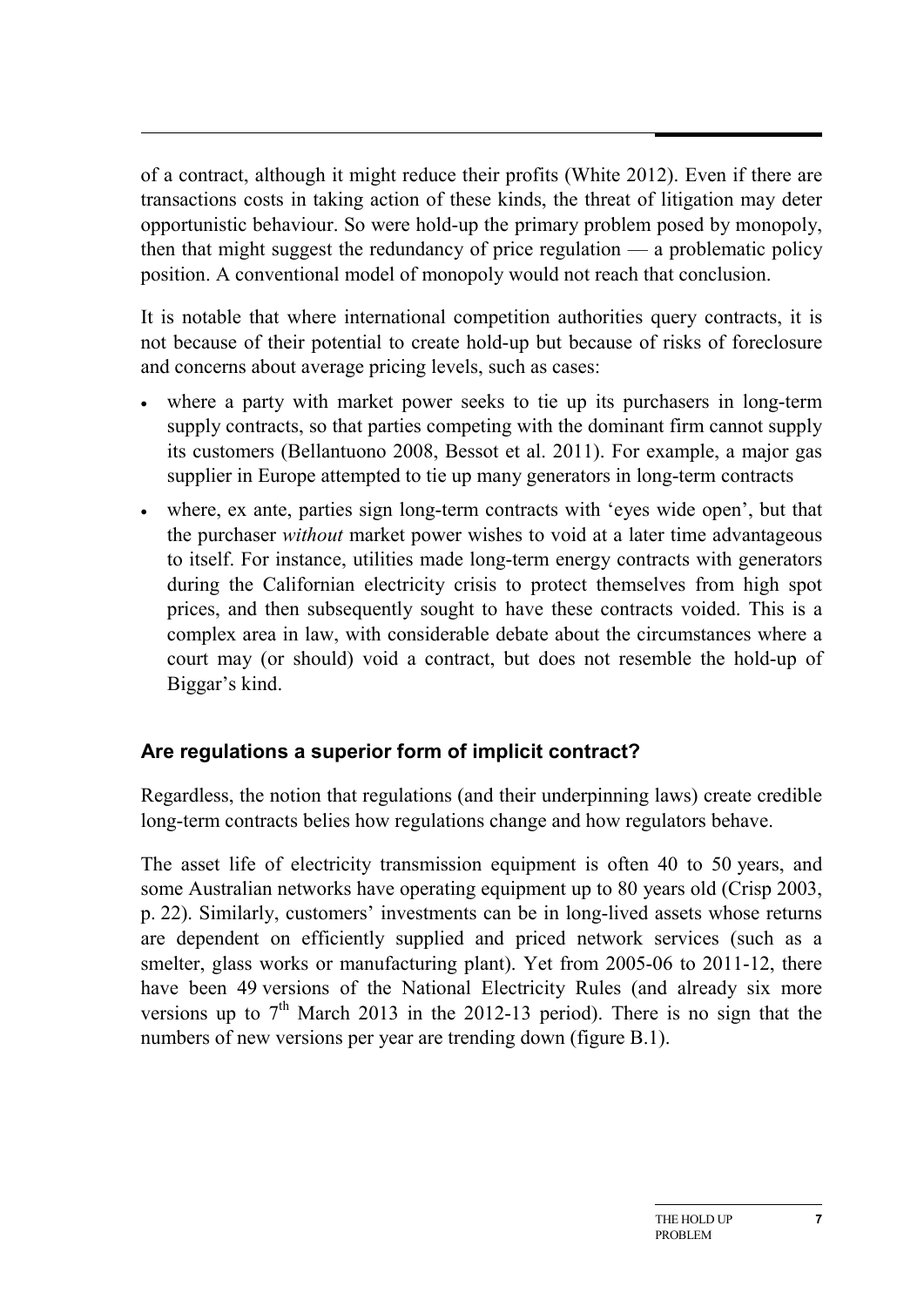

Figure B.1 **There have been 49 versions of the 'Rules' from 2005-06 to 2011-12**

*Data source*: Information obtained from the AEMC website.

Were this to continue for an asset with a life of 40 years (whether owned by the customer or the monopolist), the economic value of the asset would be exposed to nearly 280 sets of possible new regulatory influences during its life. While most of these influences would probably be benign, there is no contract to ensure that. In effect, governments (and regulators through their discretion) can re-negotiate the implicit contract between network businesses and their customers. Neither party would know what the terms would look like five years later. Accordingly, both parties are exposed to regulatory hold-up.

The risks are likely to be greater for the network businesses. While some customers of electricity networks make large lumpy investments that is not true for most of them. In comparison, *all* network businesses are highly capital intensive and have very long-lived, relationship specific assets (chapter 2). Indeed, some prominent competition economists consider that one of the major risks in competition regulation arise because regulators are unable to commit that they will not expropriate the returns from the monopolist's long-lived sunk assets (Vogelsang 2010, Panzar 2012, Knittel 2006).

Unlike commercial arrangements, a regulator has an unassailable power to expropriate the monopolist's sunk investment unless moderated by some kind of merits appeal process. In effect, a regulator may possess monopoly powers well in excess of the business they regulate. As noted above, Biggar proposes considerable regulatory discretion, no merits review process and that (reversing the current onus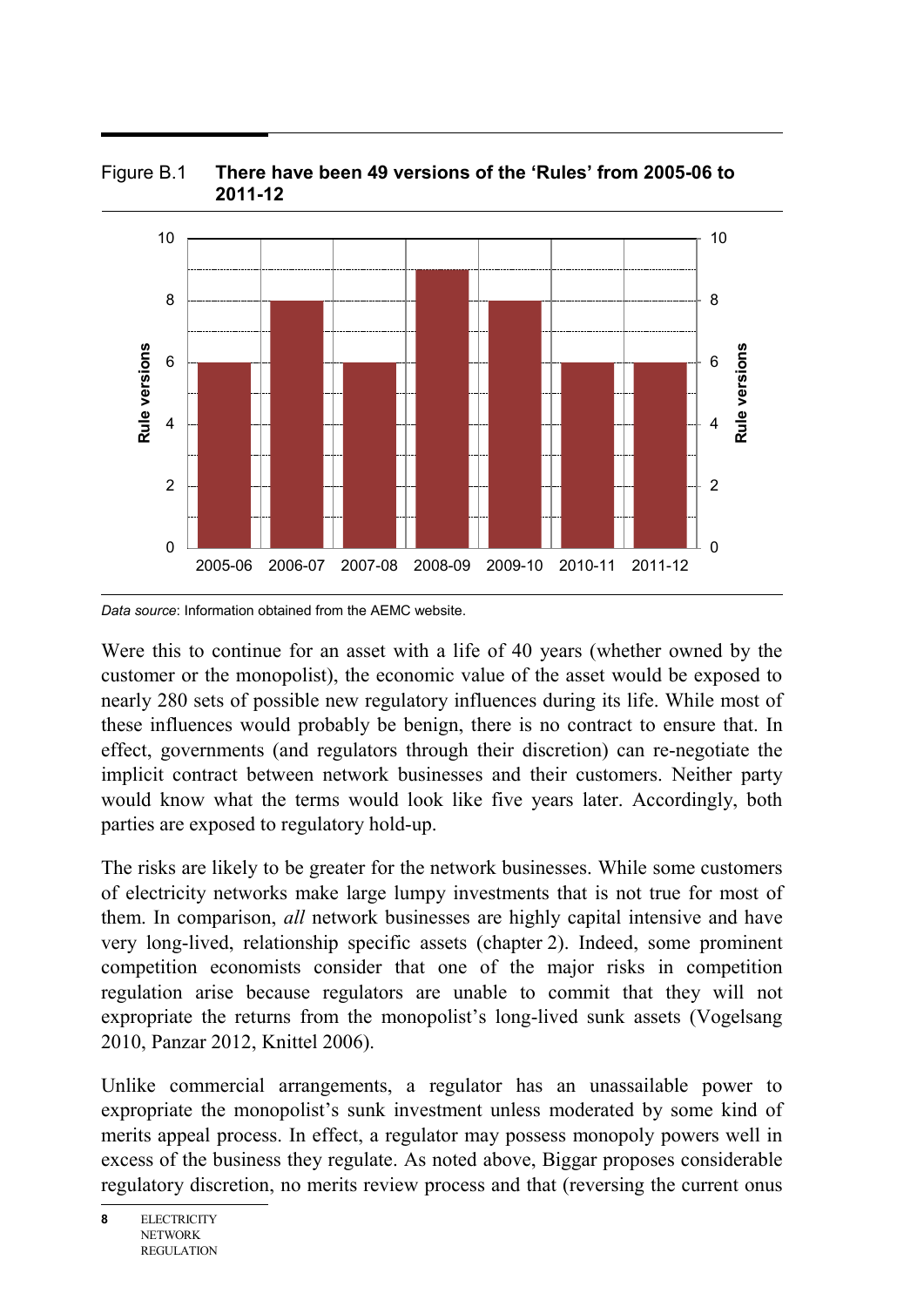of proof in the existing Rules) the business should prove that the regulator is wrong in any determination (2011b, p. 8). These elements undermine the credibility of the regulator to create long-term implicit contracts immune from regulatory hold-up.

# **Do regulators ignore deadweight costs in practice?**

Biggar (2011b, p. 23) suggests that:

-

… regulators do not, in practice, behave as though minimising deadweight loss is their primary concern (or virtually any concern at all).

There are several problems with this contention.

# *Regulatory practice is not a guide to good regulation*

The massive literature on regulatory capture contradicts the notion that regulatory behaviour necessarily reveals the legitimate rationale for regulation.8 As an illustration, in the early  $20<sup>th</sup>$  century United States, corruption among municipal energy regulators was apparently rife (Troeskin 2006). More recently, the United Kingdom competition economist, George Yarrow (2011a) quipped:

On the basis of observed behaviours, the likely conclusion of a visiting social scien[tist] could well be that 'the principal objective of regulators is to convey a good impression of themselves'.

Nevertheless, it is reasonable to observe regulators' behaviour and ask them about their motivations because, through experimentation and learning, they might have discovered a different or additional basis for regulation. However, the ultimate test is not what regulators do, but whether, given market behaviour and its outcomes, regulation is justified on welfare grounds.

# *Mostly Australian regulators do not say that hold-up is their principal concern and they do not behave as if it is*

In any case, Australian regulators often raise the relevance of deadweight costs. For example, the ACCC Deputy CEO of Regulatory Affairs, Mark Pearson (2011) has recently affirmed the latter 'text book' view, noting that the fundamental problem of market power is a 'contraction in supply resulting in higher prices or poorer quality of service'.

<sup>8</sup> For example, as described by Levi-Faur (2012), Baldwin et al. (2011); Boehm (2007); Levine and Forrence (1990) and Stigler (1971).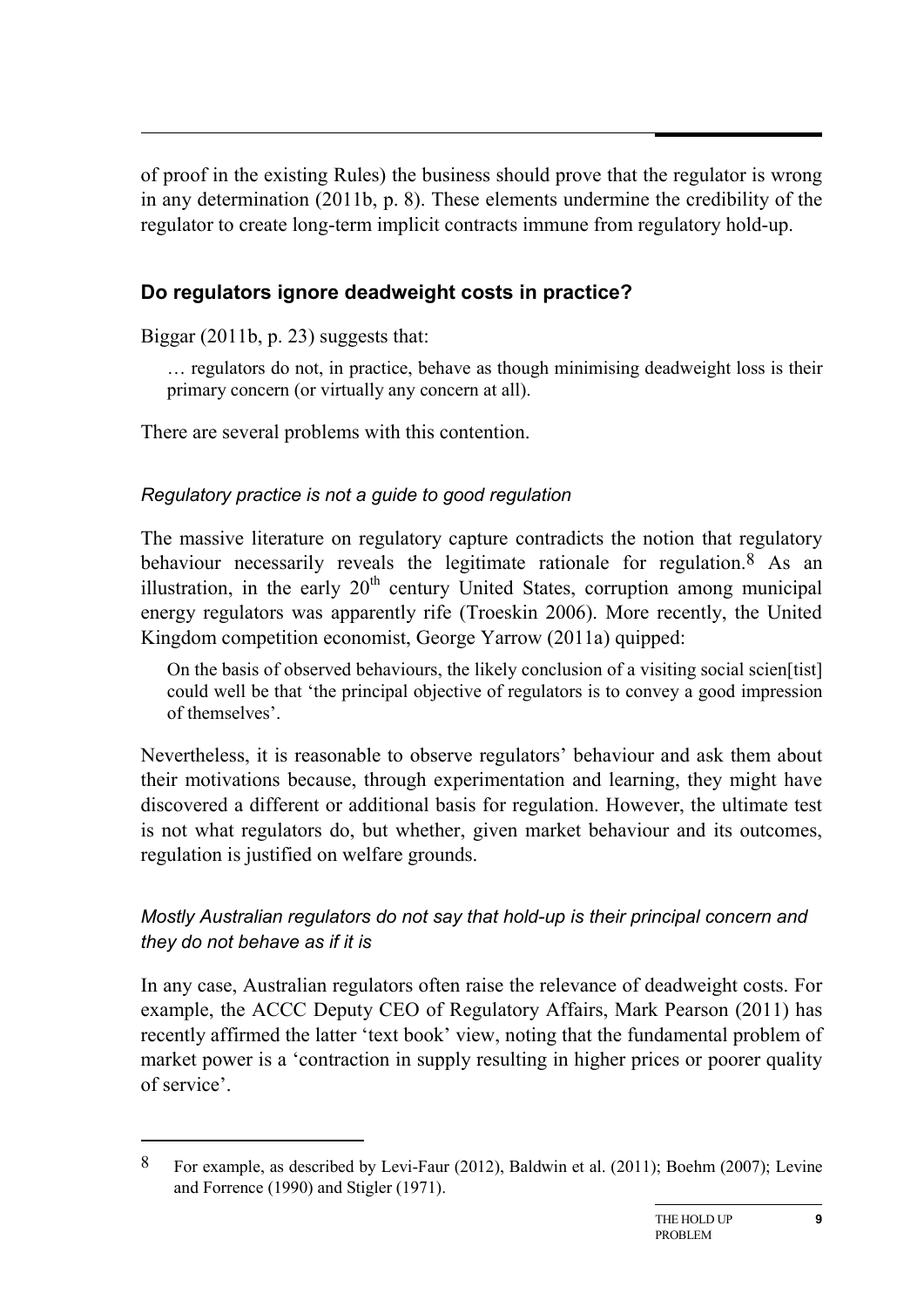A recent ACCC/AER working paper has also highlighted the primacy of the standard efficiency criteria for regulation of infrastructure:

Across the OECD countries, it is common for governments to operate regulatory regimes aimed at producing more efficient outcomes than the unrestrained market. In Australia, as in most OECD countries, efficiency is interpreted broadly to include … cost efficiency… allocative efficiency… and dynamic efficiency …. These efficiency criteria underlie both the National Electricity Law (NEL) and the National Gas Law (NGL). They date back to the Hilmer reforms of the early nineties… and pervade all of Australia's infrastructure regulation. (ACCC/AER 2012a, p. 9)

What customers say is also revealing. It is notable that large users do not cite contractual or hold-up problems as their prime concern. Rather, they are concerned about excessive costs and the deadweight losses these entail:

The NEM design is based on providing strong incentives for the supply side to provide a vibrant and responsive electricity supply. If incentives are inappropriate and overincentivised investments are made in transmission (and distribution) networks – as have been the case under the existing Rules — users of energy will face significantly higher but arguably unnecessary costs (and hence adversely affect downstream investments). Even more importantly, the Australian economy will be incurring large dead weight losses. (Major Energy Users, sub. 11, p. 6)

A counterargument might be that it is not what people say, but what they do that sheds light on the theory underlying their actions. That may be true for some consumers and business managers, but it would be worrying if it were to hold for experienced competition economists representing regulators and large businesses. It would also undermine the value of articulating sound rationales for regulation if regulators somehow instinctively get it right anyway.

Moreover, it is not clear that regulators *do* behave as if hold-up was their unstated, but actual motivation for regulation. For example:

- while sometimes regulators may question particular tariff structures, it is not clear that they always oppose price discrimination. Two-part tariff schemes (second-degree price discrimination) are common in infrastructure access arrangements in Australia and internationally, and are seen as economically efficient, a point made by Biggar (2001). The AER has not argued for limiting the considerable discretion of electricity distribution businesses to set prices flexibly (AER 2012a, p. 17) and the Rules specify the need for efficient tariff structures (clause 6.2.5(c)).
- the AER does not oppose peak load pricing and were they to do so, it would be undesirable for consumers as a whole (chapters 9–12). A major barrier to peak load pricing in electricity has been the absence of smart meters, a technological barrier, rather than an intrinsic hostility by regulators. Peak load pricing is